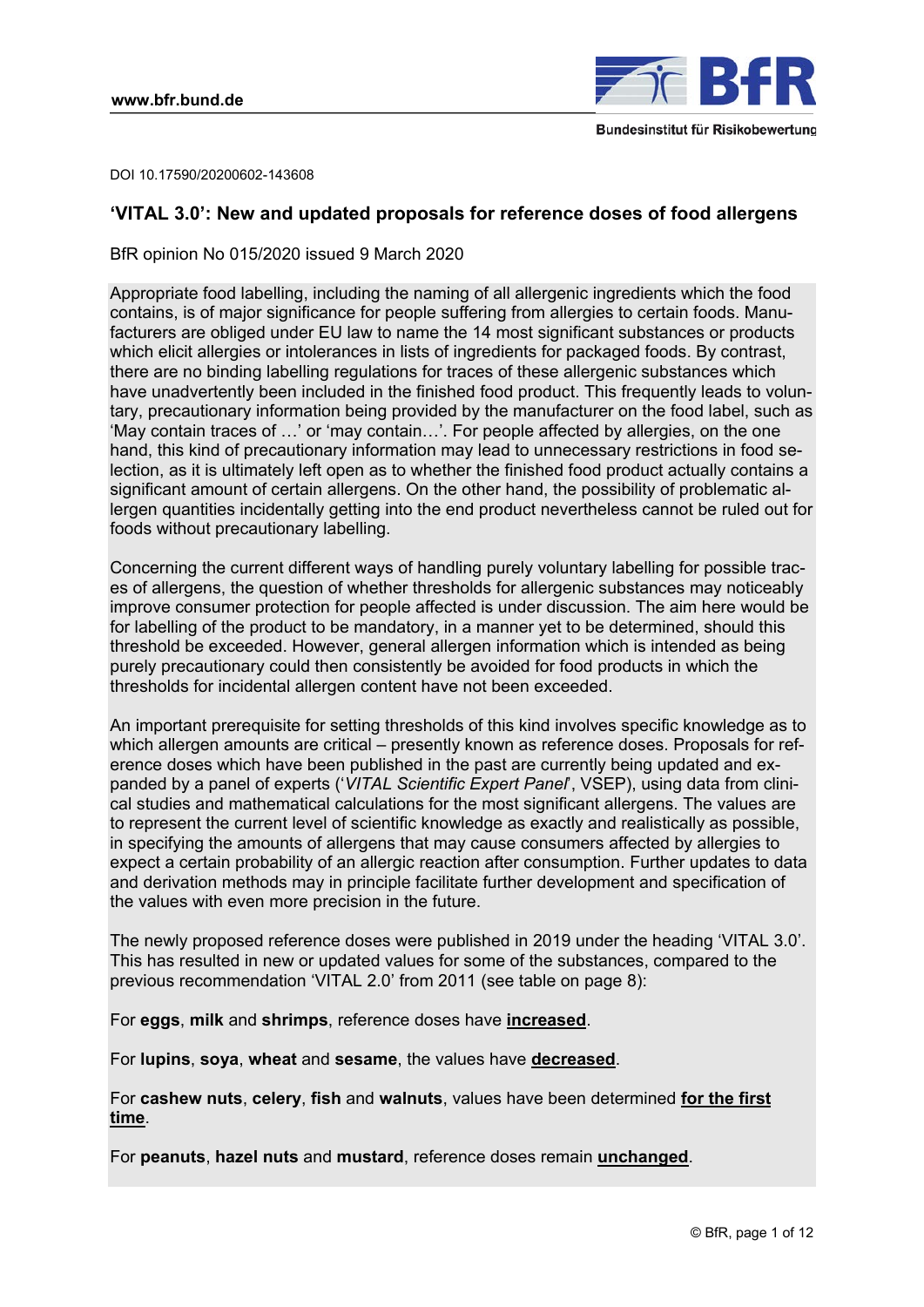

VSEP scientists have derived a certain eliciting dose for each of the allergens investigated in 'VITAL 3.0', known as 'ED<sub>01</sub>'. If the 'ED<sub>01</sub>' value is not exceeded in food, it can therefore be deduced that 99% of people affected by each allergy are protected from developing objectively measurable allergic reactions. The VSEP has emphasised the possibility that, under certain circumstances, even more severe allergic reactions may occur for a small part of the remaining 1% or so of people affected by allergies. Another limitation is that the extent of allergic reactions cannot be predicted with certainty. In addition, other open questions and uncertainties must also be taken into account within the context of a possible threshold derivation.

## **1 Subject of the assessment**

In this assessment, the reference doses newly published in 2019 by the VITAL (= *voluntary incidental trace allergen labelling*) *Scientific Expert Panel* (VSEP) for specific allergens in food (Allergen Bureau, 2019) will be discussed under the heading 'VITAL 3.0'.

With respect to the background to the current situation, 14 major substances or related products which elicit allergies or intolerances must be labelled in lists of ingredients on packaged foods, in accordance with Regulation (EU) No 1169/2011 on the provision of food information to consumers. By contrast, inadvertent inclusion and/or traces of these allergenic substances in foods is still not explicitly regulated. With regard to food labelling, this can sometimes lead to '*precautionary allergen labelling*' (PAL), often solely for the purposes of countering potential liability claims (e.g. 'May contain traces of …' or 'May contain…'). On the one hand, PAL can lead to unnecessary restrictions in food selection for patients affected by allergies, but on the other hand, products which do not carry precautionary labelling of this kind may still exhibit problematic inclusions of allergens for this group of people (e.g. through incidental cross-contact) (Soon / Manning, 2017; Manning / Soon, 2017; Yeung / Robert, 2018; DunnGalvin, Roberts, Schnadt, *et al.*, 2019; FSAI, 2019).

The German Federal Institute for Risk Assessment (BfR) has repeatedly taken an extensive scientific stance on the topic in question in the past - including the VITAL concept:

New concept for the labelling of allergen traces in food. BfR Internet Opinion No. 038/2008 of 30 April 2008,

Thresholds for the labelling of allergens in foods. Transcript (2009) of an expert discussion as part of the 2008 BMEL conference 'Allergies: Better information, higher quality of life' on 15 October 2008 in Berlin. [https://www.bfr.bund.de/cm/350/schwellenwerte\\_zur\\_allergenkennzeichnung\\_von\\_le](https://www.bfr.bund.de/cm/350/schwellenwerte_zur_allergenkennzeichnung_von_lebensmitteln_tagungsband.pdf) [bensmitteln\\_tagungsband.pdf,](https://www.bfr.bund.de/cm/350/schwellenwerte_zur_allergenkennzeichnung_von_lebensmitteln_tagungsband.pdf)

Improved labelling of allergens in foods for consumers: Threshold values cannot at present be determined reliably. BfR Internet Opinion No. 002/2010 of 29 July 2009.

How to deal with allergens requiring labelling under the circumstances outlined above, but have been inadvertently included in foods, is still under discussion. This includes considerations regarding the possible setting of thresholds for maximally tolerated quantities of such allergens for people affected by allergies and the question as to whether, in cases where respective thresholds are exceeded, voluntary (trace) labelling might be appropriate, or mandatory labelling would be required.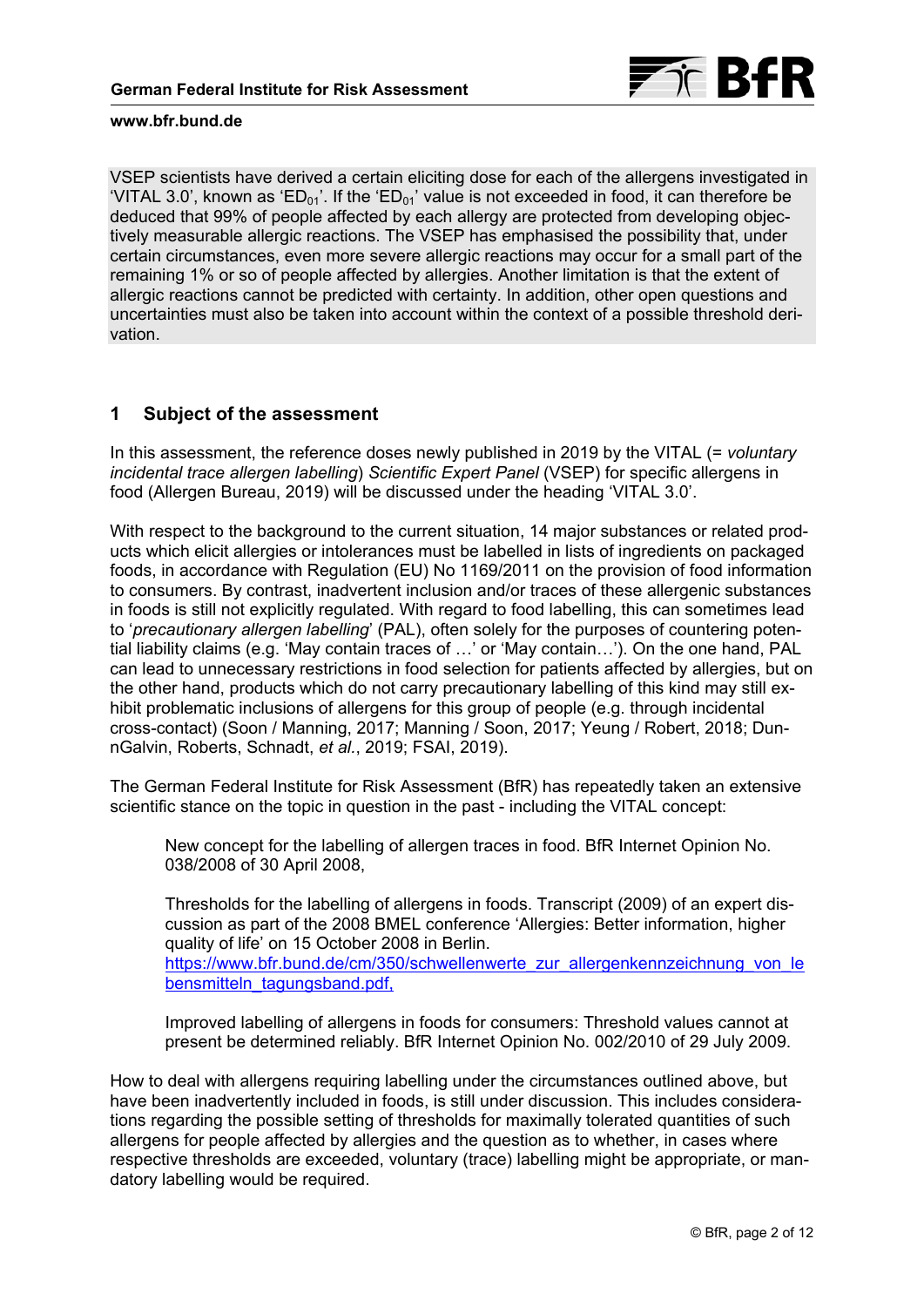

The reference doses for certain allergens in foods that have been published by the VSEP are the subject of part of this scientific discussion. The following is a scientific assessment by the BfR of these reference doses which were newly published in 2019 by the VSEP under the heading 'VITAL 3.0' and an opinion on the possible consequences which may result from labelling inadvertently included traces of allergens in food which require labelling.

# **2 Results**

In 2019, the VSEP presented 'VITAL 3.0', setting out new 'reference doses' for certain allergens in foods requiring labelling and the reference doses being scientifically based on the use of clinical data for individual eliciting doses and applying various mathematical models.

The reference doses which have now been newly published represent a revision and continued development of the data published in this regard as 'VITAL 2.0' in 2011, i.e. the previous 'VITAL 2.0' has currently been replaced by 'VITAL 3.0' in 2019 (Allergen Bureau, 2019). This revision and continued development conprises both the further development of the mathematical methods and models used, and the involvement of a clinical data pool of findings obtained from studies on humans on individual eliciting doses for different allergens, which has significantly expanded in the interim. The BfR considers the principle of the method applied by the authors, which aims for 'quantifying risks' for certain populations with a probabilistic risk estimation, to be scientifically substantiated in principle and to be suitable and practical according to the latest knowledge. In their model on calculating reference doses for certain allergens, the authors of the VITAL 3.0 report focus especially on the calculation of the eliciting dose 'ED<sub>01</sub>' (*minimal eliciting dose 01*). This means that if these calculated allergen doses are not exceeded, 99% of people affected by each allergy would be protected from objectively measurable allergic reactions. At the same time, the authors emphasise that there may be a possibility of more severe reactions occurring among a small part of the remaining 1% of people affected. The authors are therefore not aiming for 'zero tolerance' in the context of using the specified reference doses as a basis, but are naming a residual risk for consumers affected by allergies, from experiencing unwanted reactions due to undeclared incidental inclusions and/or traces of allergenic substances in foods.

Using the scientific basis of these reference doses as a starting point, specific thresholds for labelling food could, as far as possible, be derived by risk management. This depends on the extent to which the residual risk for consumers affected could be estimated as being low enough to be acceptable. The decision regarding the extent to which a residual risk would be accepted is not within the remit of the BfR, but does fall under the jurisdiction of risk management.

Other open questions involve the circumstance that a number of intrinsic and extrinsic cofactors may influence individual eliciting doses for allergic reactions, and the residual uncertainty that the actual extent of allergic reactions cannot be predicted with certainty when individual eliciting doses are reached. Moreover, according to various authors, more clinical 'single dose' studies should be carried out, especially in order to be able to identify patients who are particularly sensitive, and to avoid the possible effects of escalating test dosages. Open questions also remain with regards to non-homogeneously distributed allergens in readymade foods (isolated allergens, present in larger particles).

If necessary, in view of the updated reference doses of certain allergens in 'VITAL 3.0', socalled internal assessment values from food monitoring authorities, which have been devel-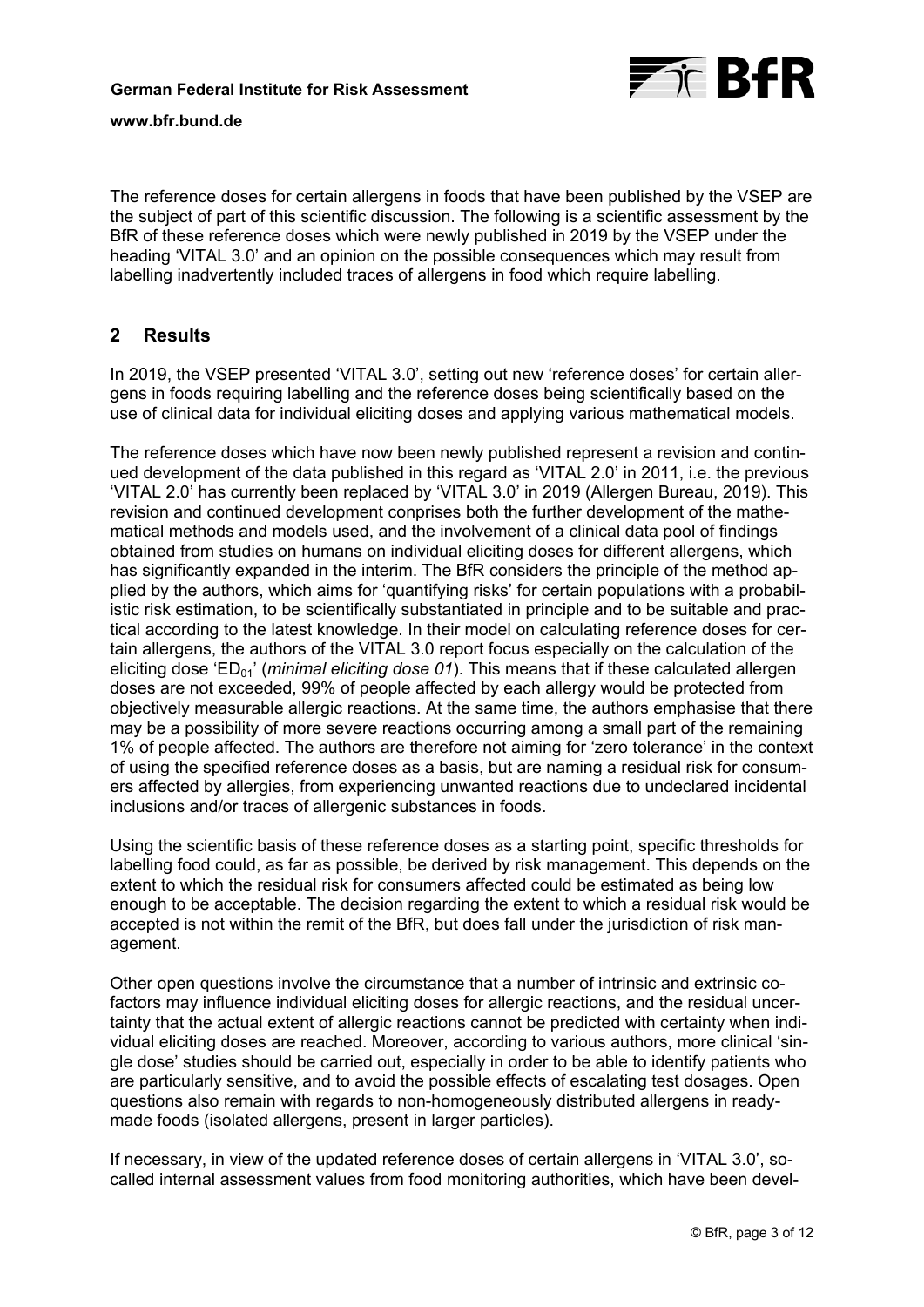

oped by food monitoring authorities' experts in the past (record of 74th ALTS (working group of experts active in the field of food hygiene and foods of animal origin) workshop, TOP 10, December 2014) should be discussed and/or revised, taking the data from VITAL into account.

The application of the 'VITAL' concept, originally native to Australia and New Zealand, is in principle voluntary for the food industry and manufacturers , and has so far only been applied in part in the above mentioned countries (Zurzolo *et al.*, 2017). According to available information, the entire concept - including the '*Action Levels*' defined by VITAL as a specification for '*Precautionary Allergen Labelling*' (PAL) - is currently not being applied on an official basis and as binding in any countries, and the international dissemination of the concept is unclear in practice (Yeung / Robert, 2018; FSAI, 2019; VITAL Science, 2019; Allergen Bureau, 10/2019). As part of the workshops carried out in 2016 and 2018 under the EU-mandated approach '*Integrated Approaches to Food Allergen and Allergy Risk Management*' (iFAAM), it was explicitly noted that binding regulations with regards to PAL should be implemented as extensively across the EU as possible (DunnGalvin, Roberts, Schnadt, et al., 2019; FSAI, 2019).

# **3 Rationale**

## **3.1 'VITAL 3.0'**

The VSEP has recently (in 2019) published reference doses for certain allergens requiring labelling in foods under the heading 'VITAL 3.0':

Allergen Bureau (2019). Summary of the 2019 VITAL Scientific Expert Panel Recommendations. [http://allergenbureau.net/wp-content/uploads/2019/09/VSEP-2019-Summary-](http://allergenbureau.net/wp-content/uploads/2019/09/VSEP-2019-Summary-Recommendations_FINAL_Sept2019.pdf)[Recommendations\\_FINAL\\_Sept2019.pdf](http://allergenbureau.net/wp-content/uploads/2019/09/VSEP-2019-Summary-Recommendations_FINAL_Sept2019.pdf)

The VSEP represents a collaboration between the *Allergen Bureau* (Australia and New Zealand), the '*Food Allergy Research and Resource Programme*' (FARRP) of the University of Nebraska (USA), and the '*Netherlands Organisation for Applied Scientific Research*' (TNO). A series of publications on the topic were published by the VSEP scientists involved throughout the course of the scientific discourse in recent years. Examples of such work include the work of Allen *et al.*, 2014, and Taylor *et al.*, 2014. The authors have derived reference doses for different known allergens using mathematical models, based on clinical studies of individual eliciting doses for allergic reactions caused by certain allergens. To this end, the authors presented a model for calculating the eliciting dose 'ED<sub>01</sub>' (*'minimal eliciting dose 01*') for certain allergens. This means that if these calculated allergen doses are not exceeded, 99% of people affected by each allergy would be protected from objectively measurable allergic reactions. At the same time, the authors also emphasised that, depending on the circumstances, there may be a possibility of reactions, including in part more severe reactions, occurring among a small part of the remaining 1% of people affected. For allergens for which only a limited data situation was available, the authors determined the lower limit of the 95% confidence interval of the 'ED<sub>05</sub>' ('*minimal eliciting dose 05'*) as an alternative to 'ED<sub>01</sub>'. In this case approx. 97-98% of patients affected could be viewed as being protected if the dose is not exceeded (Taylor et al., 2014). In principle, this applies to both allergenic ingredients which have incorrectly not been declared, and unwanted inclusion of allergens, for example through cross-contact, in products which do not carry the relevant (warning) information.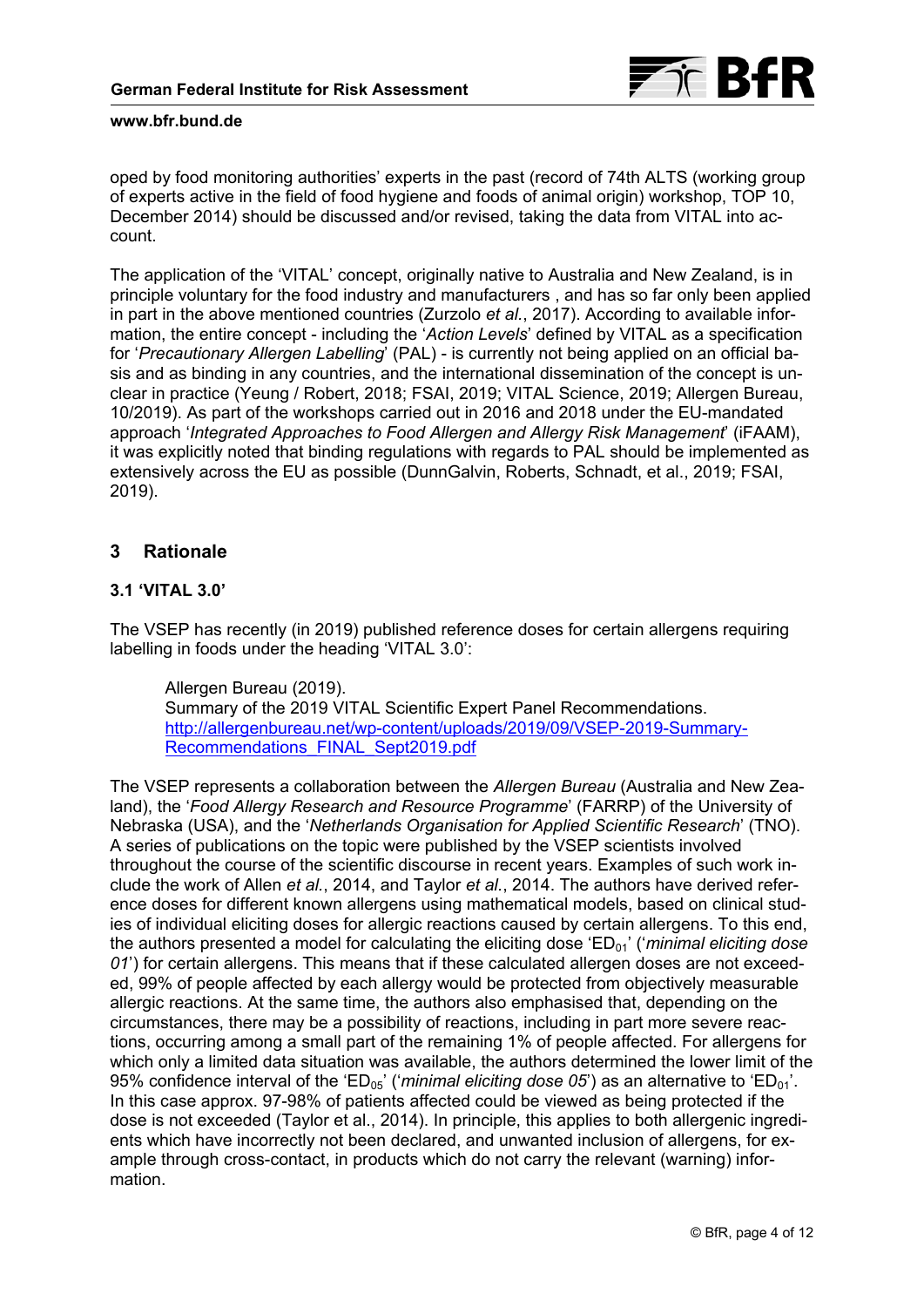

The aim of these considerations is to derive scientifically-based 'reference doses' for certain allergens in foods requiring labelling, using clinical data on individual eliciting doses and suitable mathematical models. Based on the current level of scientific knowledge, the values regarding amounts of allergens that may cause consumers affected by allergies to expect a certain probability of an allergic reaction after consumption should therefore be delineated as exactly and realistically as possible. The sole consideration of the lowest possible eliciting doses (ever) measured, a concept that has previously been prevalent, has been significantly further developed and extended methodologically in favour of the new aim of 'quantifying risks' for certain populations using probabilistic risk estimations. Consequently, use of the reference doses according to Taylor and colleagues, 2014, does not involve aiming for 'zero tolerance', but rather specifying a residual risk. In their model, the authors therefore focus on calculating reference doses for certain allergies, especially the aforementioned eliciting dose  $'ED_{01}$ .

In a next step, specific thresholds for labelling food could, as far as possible, be derived from this scientific basis of reference doses by risk management. This depends on the extent to which the residual risk could be acceptable (Soon / Manning, 2017; Dubois *et al.*, 2018; DunnGalvin, Roberts, Schnadt *et al.*, 2019). According to DunnGalvin and colleagues, 2019, evidence-based quantifying of risks should also ensure that only such products which actually pose a risk (the magnitude of which is to be defined) for consumers affected by allergies carry '*precautionary allergen labelling*' (PAL) (DunnGalvin, Roberts, Regent, *et al.*, 2019; Roberts, 2019; Zurzolo *et al.*, 2017).

The reference doses which have now been newly published by the VSEP represent a revision and further development of the data in this regard which were published as 'VITAL 2.0' in 2011, i.e. the previous 'VITAL 2.0' is currently being replaced in 2019 by 'VITAL 3.0' (*Allergen Bureau*, 2019). This revision and continued development comprises both the further development of the mathematical methods and models used (see Wheeler *et al.*, 2019, for more on this), and the involvement of a clinical data pool of findings obtained from studies on humans on individual eliciting doses for different allergens, which has significantly been expanded in the interim (e.g. Westerhout *et al.*, 2019). This considerably expanded clinical data pool also in part concerns those allergens for which the database was previously described by the VSEP in 'VITAL 2.0' as still being insufficient with regards to viable statements and derivations. The reference doses published in 'VITAL 2.0' were stated as being based on three mathematical models ('Weilbull, log-logistic, log-normal') for a clinical data pool which was in part limited. For 'VITAL 3.0' the '*stacked model averaging programme*' (Wheeler *et al.*, 2019) now includes five mathematical models ('Weilbull distribution, log-logistic, log-normal (=log-Gaussian), log double-exponential (= log-Laplace), generalised Pareto') which, according to VSEP, result in a more exact depiction of distributions, and should provide a curve for each allergen. This would allow to derive the '*eliciting doses*' (ED) in a more exact and/or realistic manner. The reference doses determined essentially refer to the protein quantity of each allergen. Results show that three of the reference doses for known allergens remain unchanged (peanuts, hazel nuts, mustard), in 'VITAL 3.0, compared to 'VITAL 2.0'; the reference doses for three further allergens (eggs, milk, shrimp) have increased; reduced reference doses are now recommended for a further four allergens (lupins, soya, wheat, sesame); and reference doses for a further four allergens (cashew nuts, celery, fish, walnuts) can now be provided with regards to ' $ED_{01}$ ', which had previously been impossible due to insufficient data. According to VSEP, compared to the values from 'VITAL 2.0', the values which have since been derived in 'VITAL 3.0' for 'ED $_{01}$ ' generally result in a reduction of the proportion of patients who would have to suffer from a relevant risk of symptoms due to an existing allergy, as a result of unwanted cross-contact of allergens in (non-declared) foods. In addition to the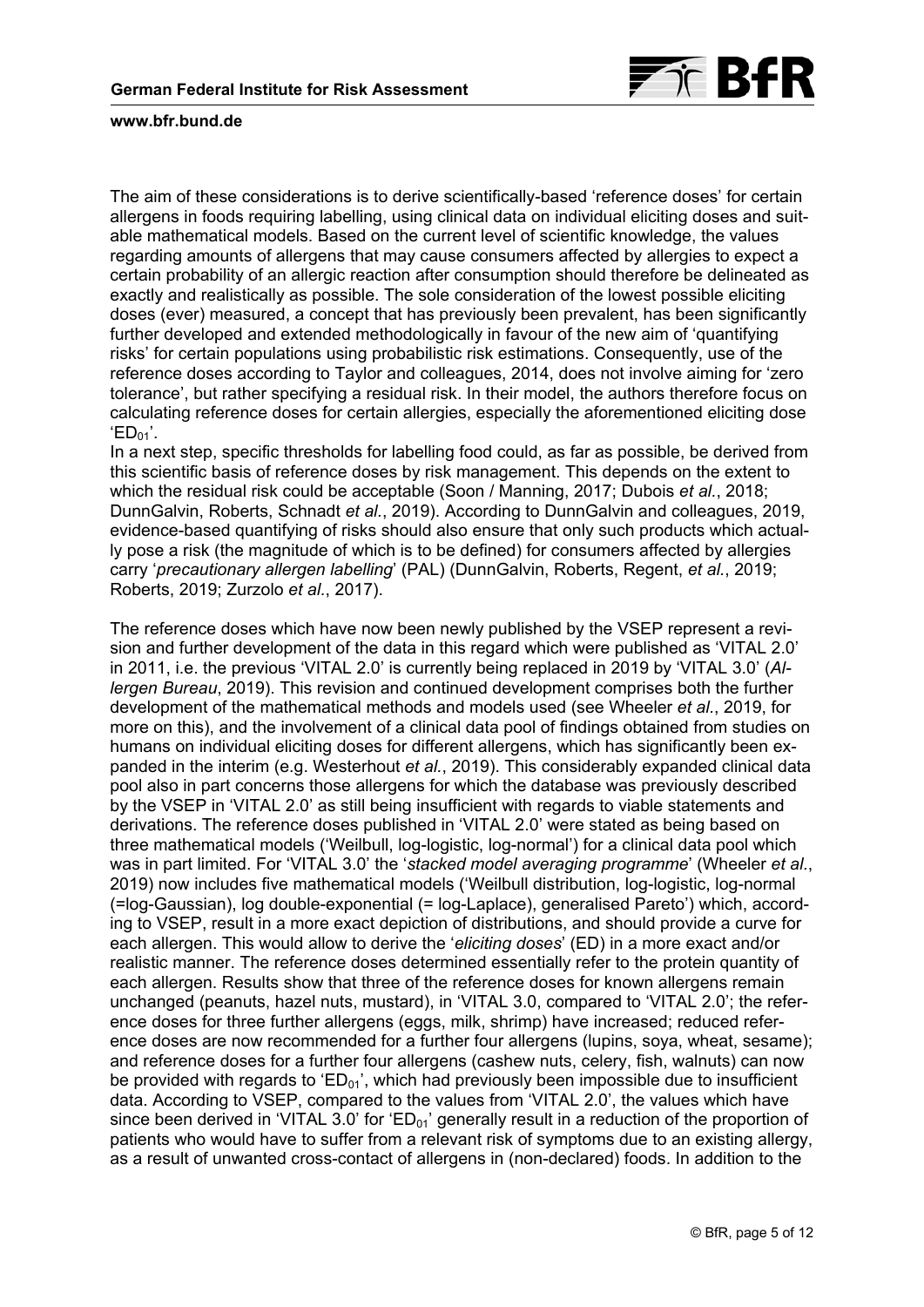

new values for 'ED<sub>01</sub>', the values for 'ED<sub>05</sub>' which have also been revised and further developed, are also provided in 'VITAL 3.0' as additional information for (Allergen Bureau, 2019).

As stated, the data used for 'VITAL 3.0' are based on published and non-published clinical studies which were carried out in Australia, the US and/or the European Union (VITAL Science, 2019) and have now provided a sufficient clinical data pool for the substances and/or foods listed as allergens (requiring labelling), which are eggs, hazel nuts, lupins, milk, mustard, peanuts, sesame, shrimp, soya, wheat, cashew nuts (and pistachio nuts), celery, fish and walnuts (and pecan nuts). According to VSEP, the data used for individual eliciting doses in adults originate from clinical studies which were carried out on a double-blind basis with a suitable control (placebo or verum-controlled) ('*double blind placebo-controlled food challenges*', DBPCFC), while studies for children and toddlers that were taken into account also included studies that, depending on the clinical situation, had not been carried out on a blind basis.

[The following information is broken down for each individual allergen in 'VITAL 3.0' \(see also](#page-7-0) table):

### **Peanuts**

Data from 1306 individuals were entered into the calculation for peanuts, while only 744 such cases could be considered in 'VITAL 2.0'. 0.2 mg protein has now been identified as a reference dose for 'ED<sub>01</sub>', and 2.1 mg protein for 'ED<sub>05</sub>'. In relation to the reference dose 'ED<sub>01</sub>' for peanuts, the value of 0.2 mg protein remains unchanged in comparison to 'VITAL 2.0'.

#### Hazel nuts

In 'VITAL 2.0' the reference dose for nuts and/or edible nuts in general was based on data obtained for hazel nuts. According to VSEP, the allergens of hazel nuts, cashew nuts and walnuts can be considered on a differentiated basis. 411 individual sets of data were considered for hazel nuts, while there were only 200 available previously. With regards to hazel nuts, 0.1 mg protein has now been identified as a reference dose for 'ED $_{01}$ ', and 3.5 mg protein identified for 'ED<sub>05</sub>'. In relation to the reference dose 'ED<sub>01</sub>', the value of 0.1 mg protein for hazel nuts remains unchanged in comparison to 'VITAL 2.0'.

Based on previous experiences, the VSEP recommends leaving the reference doses for nuts and/or edible nuts - except for walnuts, pecan nuts, cashew nuts and pistachio nuts – at 0.1 mg protein as before, based on the reference dose ' $ED_{01}$ ' for hazel nuts.

### Mustard

The data situation remains unchanged in comparison to 'VITAL 2.0', with 33 individual sets of data. For mustard, 0.05 mg protein has now been derived as a reference dose for 'ED $_{01}$ ', and 0.4 mg protein for 'ED<sub>05</sub>'. Concerning the reference dose 'ED<sub>01</sub>' for mustard, the value of 0.05 mg protein remains unchanged in comparison to 'VITAL 2.0'.

### Eggs

The available clinical data pool for eggs has improved, from previous 204 to current 431 individual sets of data. 0.2 mg protein has now been derived for eggs as the reference dose for  $E_{\text{D}01}$  and 2.3 mg protein for  $E_{\text{D}05}$ . In relation to the reference dose  $E_{\text{D}01}$  for eggs in 'VITAL' 2.0' (=0.03 mg Protein), an increased value of 0.2 mg protein is now recommended.

### Milk

Previously, data from 344 individuals were available for milk and now, as stated, 450 individual sets of data have been entered into the calculation. 0.2 mg protein has now been derived for milk as reference dose 'ED<sub>01</sub>', and 2.4 mg protein as 'ED<sub>05</sub>'. In relation to the reference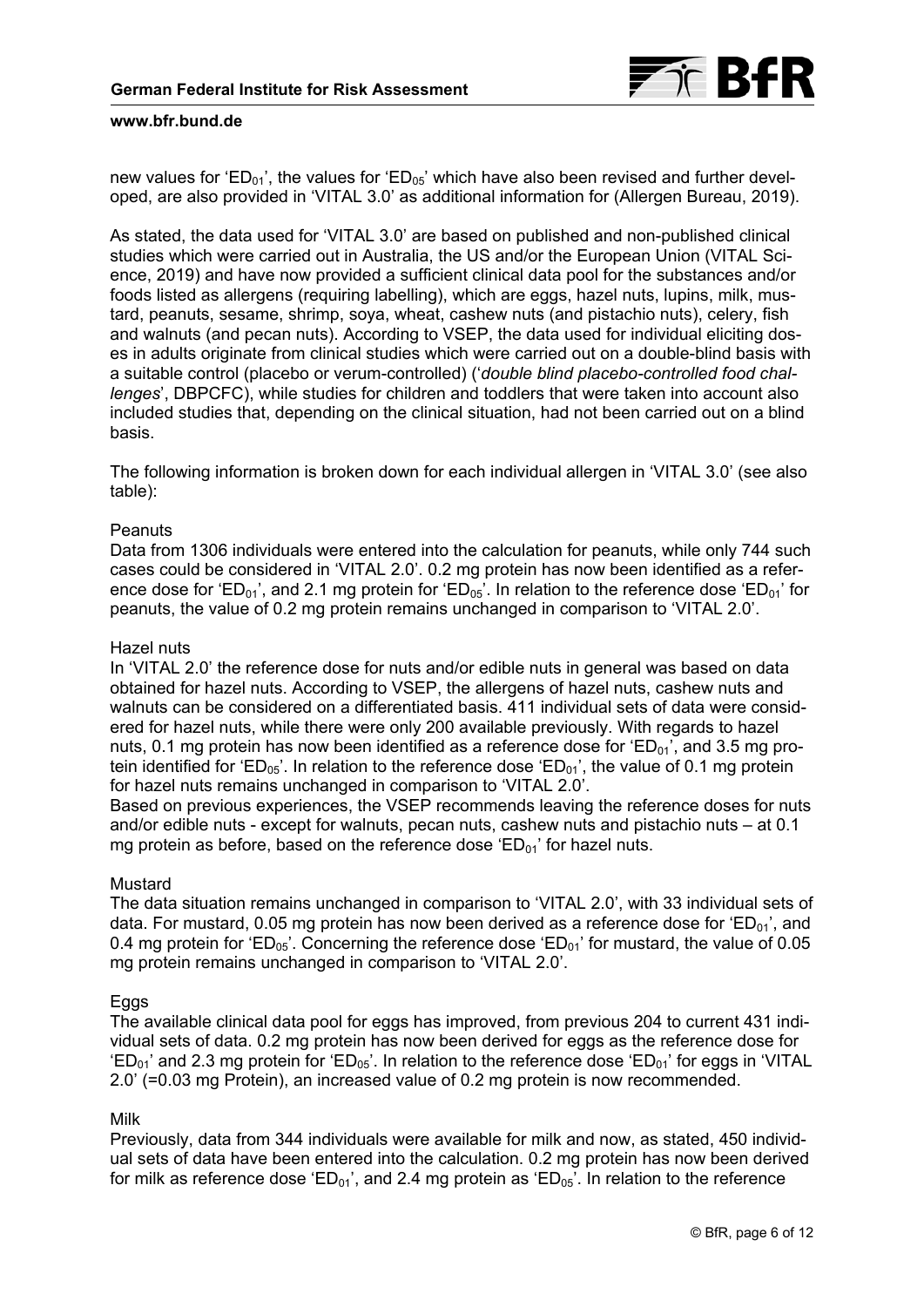

dose 'ED<sub>01</sub>' for milk in 'VITAL 2.0' (=0.1 mg protein), the recommended value has now increased to 0.2 mg protein.

## Shrimp

The main allergen in crustaceans is the protein tropomyosine. Previously, data for 48 individuals were available for shrimp and now, as stated, 75 individual sets of data have been included in the derivation. Values of 25 mg protein and 280 mg protein are respectively considered as reference doses ' $ED_{01}$ ' and ' $ED_{05}$ ' for shrimp. In relation to the reference dose  $ED<sub>01</sub>$ ' for shrimp in 'VITAL 2.0' (=10 mg protein), an increased value of 25 mg protein has now been derived in 'VITAL 3.0'.

### Lupins

Previously, data for 24 individuals were available for lupins and now, as stated, 25 individual sets of data have been included in the derivation. Based on current calculations for 'ED<sub>01</sub>', a reduced value of 2.6 mg protein and a value of 15.3 mg for  $E_{0.5}$  have arisen as reference doses for lupins. In relation to the reference dose  $E_{D_{01}}$  for lupins in 'VITAL 2.0' (=4 mg protein), a reduced value of 2.6 mg protein is now recommended.

### Soya

With regards to soya, data for 51 individuals were previously available and now, as stated, 87 individual sets of data have been considered in the derivation. VSEP have stated in 'VI-TAL 3.0' that the reference dose for soya must now be reduced, due to a previous data pool based on different soya products which was inconsistent in parts. Based on current calculations for 'ED<sub>01</sub>', a reduced value of 0.5 mg protein has arisen for soya (soya drinks and soya flour) as a reference dose, and a value of 10 mg protein for  $E_{0.6}$ . In relation to the reference dose 'ED<sub>01</sub>' for soya in 'VITAL 2.0' (=1 mg protein), a reduced value of 0.5 mg protein is now recommended.

## **Wheat**

Previously, data for 40 individuals were available for wheat as an example of a cereal containing gluten and now, as stated, 99 individual sets of data are available for the derivation. Based on current calculations for ' $ED_{01}$ ' a reduced value of 0.7 mg has arisen as a reference dose for wheat, and a value of 6.1 mg as ' $ED_{05}$ '. In relation to the reference dose ' $ED_{01}$ ' for wheat in 'VITAL 2.0' (=1 mg protein), a reduced value of 0.7 mg protein has now been derived.

## Sesame

Previously, data for 21 individuals were available for sesame and now, as stated, 40 individual sets of data have been included in the derivation. Based on the current calculations for  $ED<sub>01</sub>'$ , a reduced value of 0.1 mg protein has now arisen as a reference dose for sesame. A value of 2.7 mg protein has been given as 'ED<sub>05</sub>'. In relation to the reference dose 'ED<sub>01</sub>' for sesame in 'VITAL 2.0' (=0.2 mg protein), a reduced value of 0.1 mg protein is now recommended in 'VITAL 3.0'.

## Cashew nuts (and pistachio nuts)

The VSEP has now assessed the pool of data for cashew nuts as sufficient for being able to provide a value for ' $ED_{01}$ ' for this allergen, which was not the case in 'VITAL 2.0'. Previously, data for 35 individuals were available for cashew nuts and now, as stated, 245 individual sets of data are available for the calculation. Based on the current calculations for  $E_{01}$ ' a value of 0.05 mg protein has arisen as a reference dose for cashew nuts, and a value of 0.8 mg protein for ' $ED_{05}$ '. In view of the potential for cross-reactions between cashew nuts and pistachio nuts, the VSEP have also recommended to transfer this new reference dose 'ED $_{01}$ ' of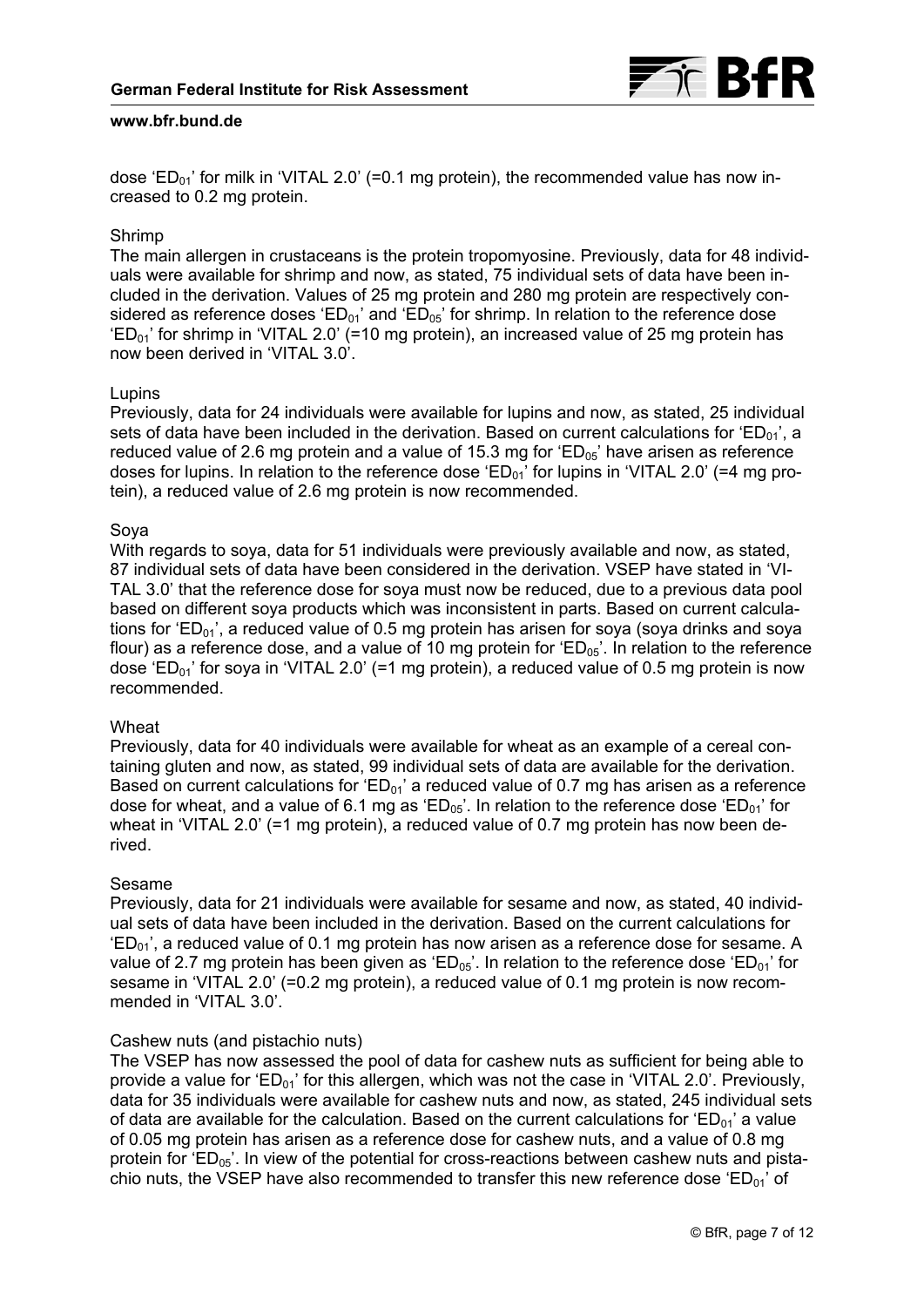

<span id="page-7-0"></span>0.05 mg protein for cashew nuts to pistachio nuts as the new reference dose 'ED $_{01}$ ' for pistachio nuts.

## **Celerv**

The data which now exist for celery have also been assessed by the VSEP as being sufficient for being able to provide an ' $ED_{01}$ ' value for this allergen, which was not the case in 'VITAL 2.0'. Previously, data for 39 individuals were available for celery and now, as stated, 82 individual sets of data are available for calculating the selected reference doses. 'ED $_{01''}$ ' and 'ED<sub>05</sub>' values of 0.05 mg and 1.3 mg protein, respectively, are now stated to be the new reference doses for celery.

## Fish

The data situation for fish has now been assessed by the VSEP as being sufficient for being able to provide an 'ED<sub>01</sub>' value for this allergen, which could not be done in 'VITAL 2.0'. Previously, data for 19 individuals were available for fish and now, as stated, 82 individual sets of data are available for calculating the selected reference doses. This has yielded 'ED $_{01}$ ' and  $ED<sub>05</sub>$ ' values of 1.3 mg protein and 12.1 mg protein as reference doses for fish.

## Walnuts (and pecan nuts)

The data situation for walnuts has now been considered by the VESP as sufficient to derive an 'ED $_{01}$ ', which was not the case with 'VITAL 2.0'. For walnuts, there were previous data for ~15 individuals; as stated, 74 individual data sets have since been made available for calculating the selected reference doses. A value of 0.03 mg protein has now arisen as 'ED $_{01}$ ' for walnuts, and a value of 0.8 mg protein for ' $ED_{05}$ '. In view of the potential for cross-reactions between walnuts and pecan nuts, the VSEP recommends transferring the new reference dose 'ED<sub>01</sub>' of 0.03 mg protein for walnuts to pecan nuts as the new reference dose 'ED<sub>01</sub>' for pecan nuts. The VSEP has also issued the recommendation to set the reference dose ' $ED_{01}$ ' for tree nuts and/or edible nuts - except for walnuts, pecan nuts, cashew nuts and pistachio nuts - based on the value ' $ED_{01}$ ' for hazel nuts at 0.1 mg protein.

| Table: | Reference doses ' $ED_{01}$ ' and ' $ED_{05}$ ' ('minimal eliciting doses') according |
|--------|---------------------------------------------------------------------------------------|
|        | to 'VITAL 3.0', 2019, by the VITAL (= voluntary incidental trace allergen             |
|        | labelling) Scientific Expert Panel (VSEP), compared to ' $ED_{01}$ ' in ac-           |
|        | cordance with 'VITAL 2.0'                                                             |

| <b>Allergen</b>           | Reference doses<br>VITAL 2.0, 2011<br>$'ED_{01}$<br>(mg protein) | Reference doses<br><b>VITAL 3.0, 2019</b><br>$E_{D_{01}}$<br>(mg protein) | Reference doses<br>VITAL 3.0, 2019<br>$'ED_{05}$<br>(mg protein) |
|---------------------------|------------------------------------------------------------------|---------------------------------------------------------------------------|------------------------------------------------------------------|
| Egg                       | 0.03                                                             | 0.2                                                                       | 2.3                                                              |
| Hazel nuts                | 0.1                                                              | 0.1                                                                       | 3.5                                                              |
| Lupins                    | 4.0                                                              | 2.6                                                                       | 15.3                                                             |
| <b>Milk</b>               | 0.1                                                              | 0.2                                                                       | 2.4                                                              |
| Mustard                   | 0.05                                                             | 0.05                                                                      | 0.4                                                              |
| Peanuts                   | 0.2                                                              | 0.2                                                                       | 2.1                                                              |
| Sesame                    | 0.2                                                              | 0.1                                                                       | 2.7                                                              |
| Shrimp                    | 10.0                                                             | 25                                                                        | 280                                                              |
| Soya (soya 'milk', flour) | 1.0 (soya flour)                                                 | 0.5                                                                       | 10                                                               |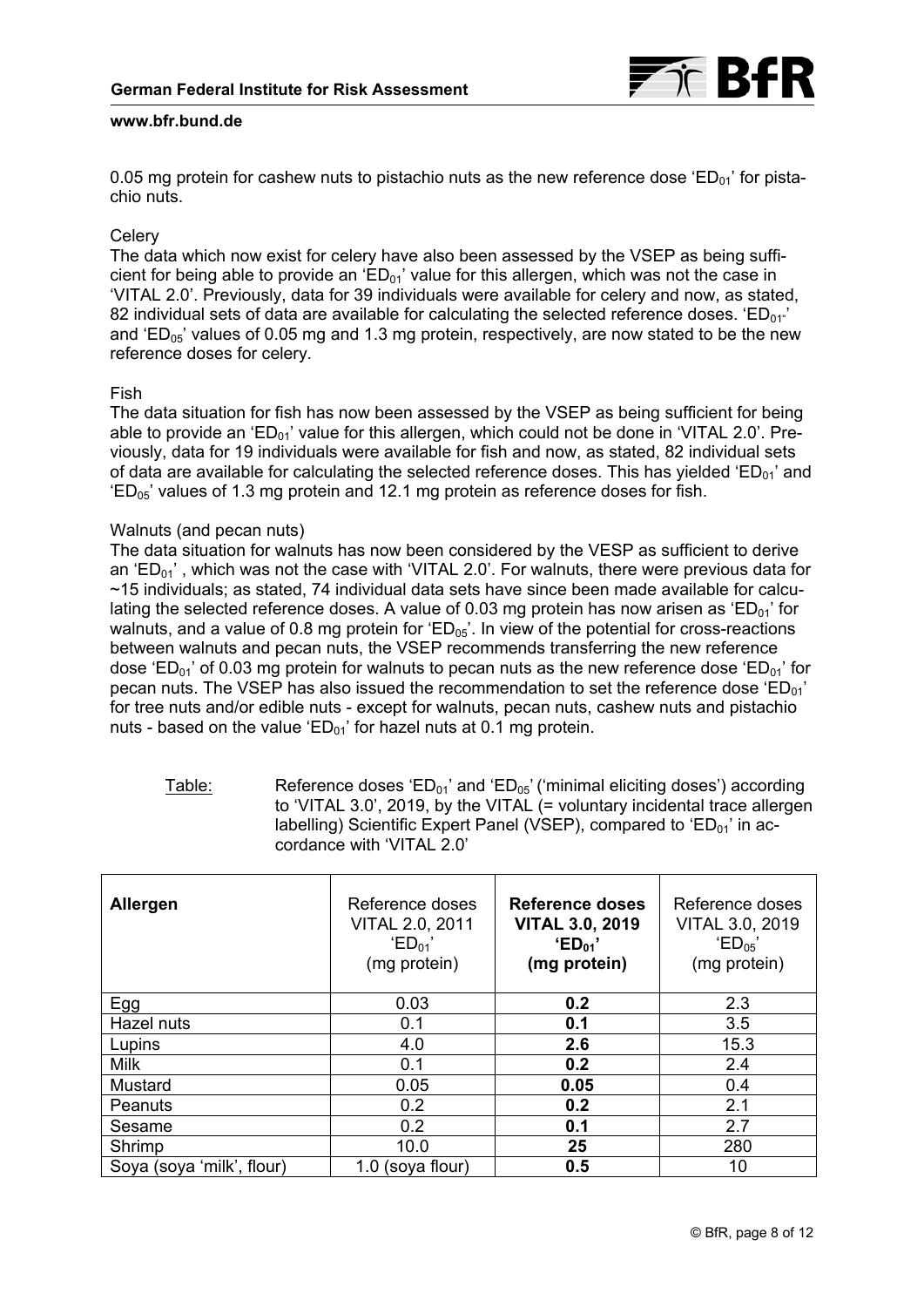| Wheat       | ı.u |      | 6.   |
|-------------|-----|------|------|
| Cashew nuts |     | 0.05 | 0.8  |
| Celery      |     | 0.05 | ں. ا |
| Fish        |     | 1.3  | 10   |
| Walnuts     |     | 0.03 | 0.8  |

## **3.2 Open questions**

Further open questions involve the possibility of a series of intrinsic and extrinsic co-factors (e.g. other medication, existing infections, etc.) being able to influence individual eliciting doses for allergic reactions. Another key point involves the residual uncertainty that the actual extent of allergic reactions when individual eliciting doses are reached cannot be predicted with certainty. Moreover, according to various authors, more clinical 'single dose' studies should be carried out, especially in order to be able to identify patients who are particularly sensitive, and to avoid the possible effects of escalating test dosages (Graham / Eigenmann, 2018; Dubois *et al.*, 2018). There is also an open question as to how to proceed with nonhomogeneously distributed allergens (isolated allergens present in larger particles), e.g. if no peanut allergens could be detected in a pack of a food product, but a peanut is inadvertently contained in another pack of the same product (DunnGalvin, Roberts, Regent *et al.*, 2019; Roberts, 2019).

As part of the workshops carried out in 2016 and 2018 under the EU-mandated approach '*Integrated Approaches to Food Allergen and Allergy Risk Management*' (iFAAM), it was explicitly noted that binding regulations with regards to '*precautionary allergen labelling*' (PAL) should be implemented as extensively across the EU as possible (DunnGalvin, Roberts, Schnadt, et al., 2019; FSAI, 2019).

## **3.3 Internal assessment values from food monitoring authorities**

In accordance with Regulation (EU) No. 1169/2011 on the provision of food information, the 14 major substances or related products which elicit allergies or intolerances must be labelled in lists of ingredients on packaged foods. However, inadvertent inclusion and/or traces of these allergenic substances in foods is still not explicitly regulated. As well as concerning consumers affected by allergies, and the food industry, this problem also affects food monitoring authorities. To deal with the problem in a pragmatic manner, food monitoring authorities' experts have developed their own internal assessment values, which were originally published within the record of the 74th ALTS (working group of experts active in the field of food hygiene and foods of animal origin) workshop (TOP 10) in December 2014. These assessment values are oriented along the above published reference doses for certain allergens named by Taylor et al., 2014, but also take analytical feasibility into account as part of monitoring measures. The assessment values should therefore provide a proportionate guide as to which amount of a verified, but not labelled, allergenic ingredient in a food will require further measures to be taken. Regular updates of assessment values in accordance with the level of scientific knowledge are therefore explicitly viewed as necessary (Demmel et al., 2015; Demmel et al., 2016; see also: TOP 25 of the 76th ALTS workshop 'Adjustment of Allergen Assessment Values'. In: 77th ALTS workshop on 20 and 22 June 2016, J. Verbr. Lebensm. 11 (2016): 359-367).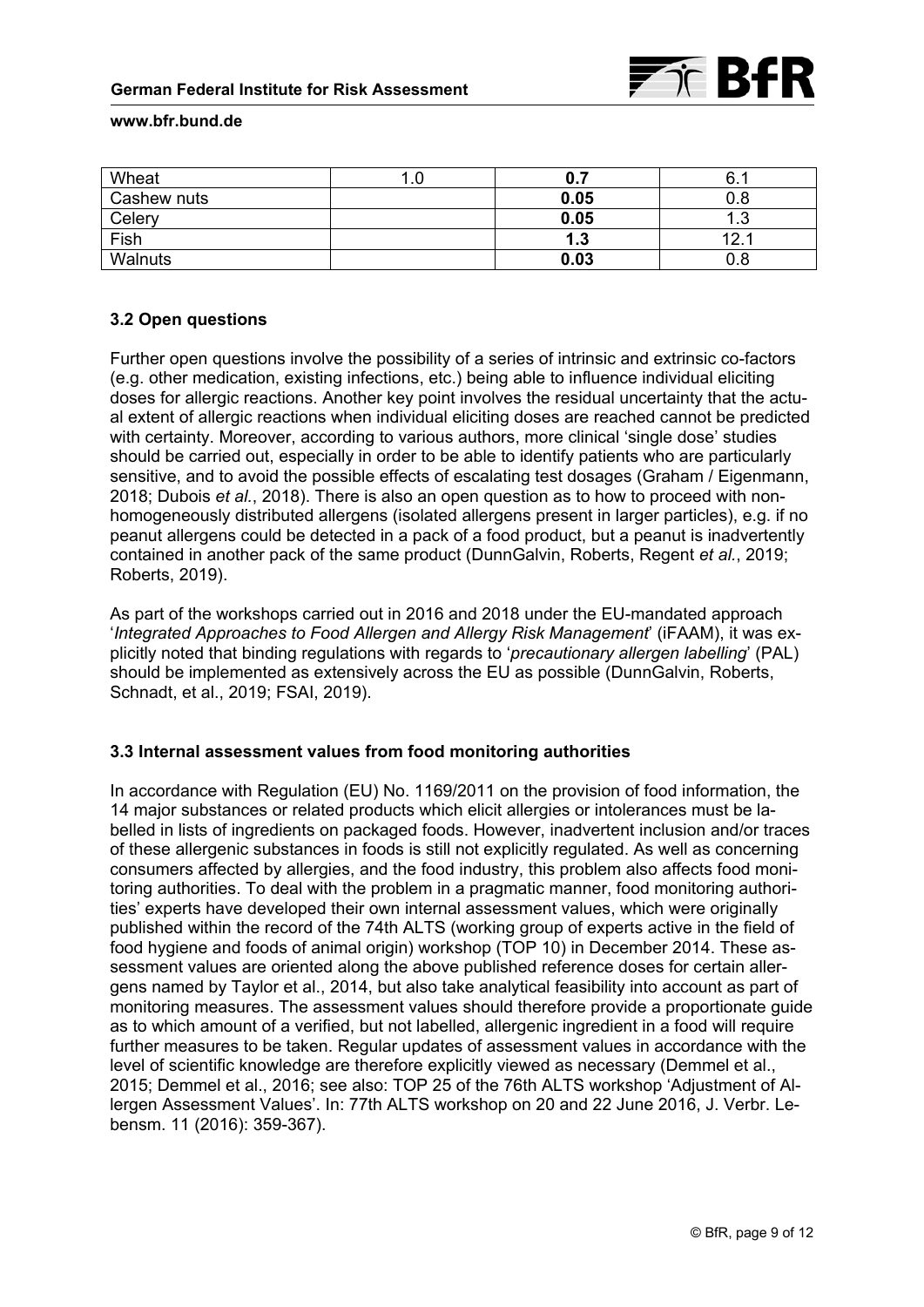

In view of the updated reference doses for certain allergens published in 'VITAL 3.0', it should be considered as to whether the above mentioned internal assessment values from food monitoring authorities should be discussed and/or revised.

# **Further information on the topic of allergies is available from the BfR website**

A-Z index: Allergies: [https://www.bfr.bund.de/en/a-z\\_index/allergies-129835.html](https://www.bfr.bund.de/en/a-z_index/allergies-129835.html)



BfR "Opinions app"

# **4 References**

- Allen KJ, Remington BC, Baumert JL, Crevel RW, Houben GF, Brooke-Taylor S, Kruizinga AG, Taylor SL (2014). Allergen reference doses for precautionary labeling (VITAL 2.0): clinical implications. J Allergy Clin Immunol, 133 (1): 156-64.
- Allergen Bureau (2019). Summary of the 2019 VITAL Scientific Expert Panel Recommenda tions.

[http://allergenbureau.net/wp-content/uploads/2019/09/VSEP-2019-Summary-](http://allergenbureau.net/wp-content/uploads/2019/09/VSEP-2019-Summary-Recommendations_FINAL_Sept2019.pdf)[Recommendations\\_FINAL\\_Sept2019.pdf](http://allergenbureau.net/wp-content/uploads/2019/09/VSEP-2019-Summary-Recommendations_FINAL_Sept2019.pdf)

- Allergen Bureau (10/2019). Food Industry Guide to the Voluntary Incidental Trace Allergen Labelling (VITAL®) Program. Version 3.0, October 2019. [http://allergenbureau.net/wp-content/uploads/2019/10/Food-Industry-Guide-to-the-](http://allergenbureau.net/wp-content/uploads/2019/10/Food-Industry-Guide-to-the-Voluntary-Incidental-Trace-Allergen-Labelling-VITAL-Program-Version-3.0_Web.pdf)[Voluntary-Incidental-Trace-Allergen-Labelling-VITAL-Program-Version-3.0\\_Web.pdf](http://allergenbureau.net/wp-content/uploads/2019/10/Food-Industry-Guide-to-the-Voluntary-Incidental-Trace-Allergen-Labelling-VITAL-Program-Version-3.0_Web.pdf)
- ALTS (2014). ALTS-Beschlüsse der 74. Arbeitstagung Dezember 2014, Top 10. https://www.bvl.bund.de/SharedDocs/Downloads/01\_Lebensmittel/ALS\_ALTS/ALTS Beschluesse 74 Arbeitstagung Dez 2014.pdf? blob=publicationFile&v=2
- Demmel A, Busch U, Waiblinger HU (2015). Existierende Aktionswerte. In: Busch, U.; Waib linger, HU (Hrsg.). Allergene in Lebensmitteln. Behrs, Hamburg.
- Demmel A, Waiblinger HU, Busch U, (2016). Lebensmittelrechtliche Regelungen für Allerge ne in der EU. Bundesgesundheitsblatt 59 (7): 872-877.
- Dubois AEJ, Turner PJ, Hourihane J, Ballmer-Weber B, Beyer K, Chan CH, Gowland MH, O'Hagan S, Regent L, Remington B, Schnadt S, Stroheker T, Crevel RWR (2018). How does dose impact on the severity of food-induced allergic reactions, and can this improve risk assessment for allergenic foods? Report from an ILSI Europe Food Allergy Task Force Expert Group and Workshop. Allergy, 73 (7): 1383-1392.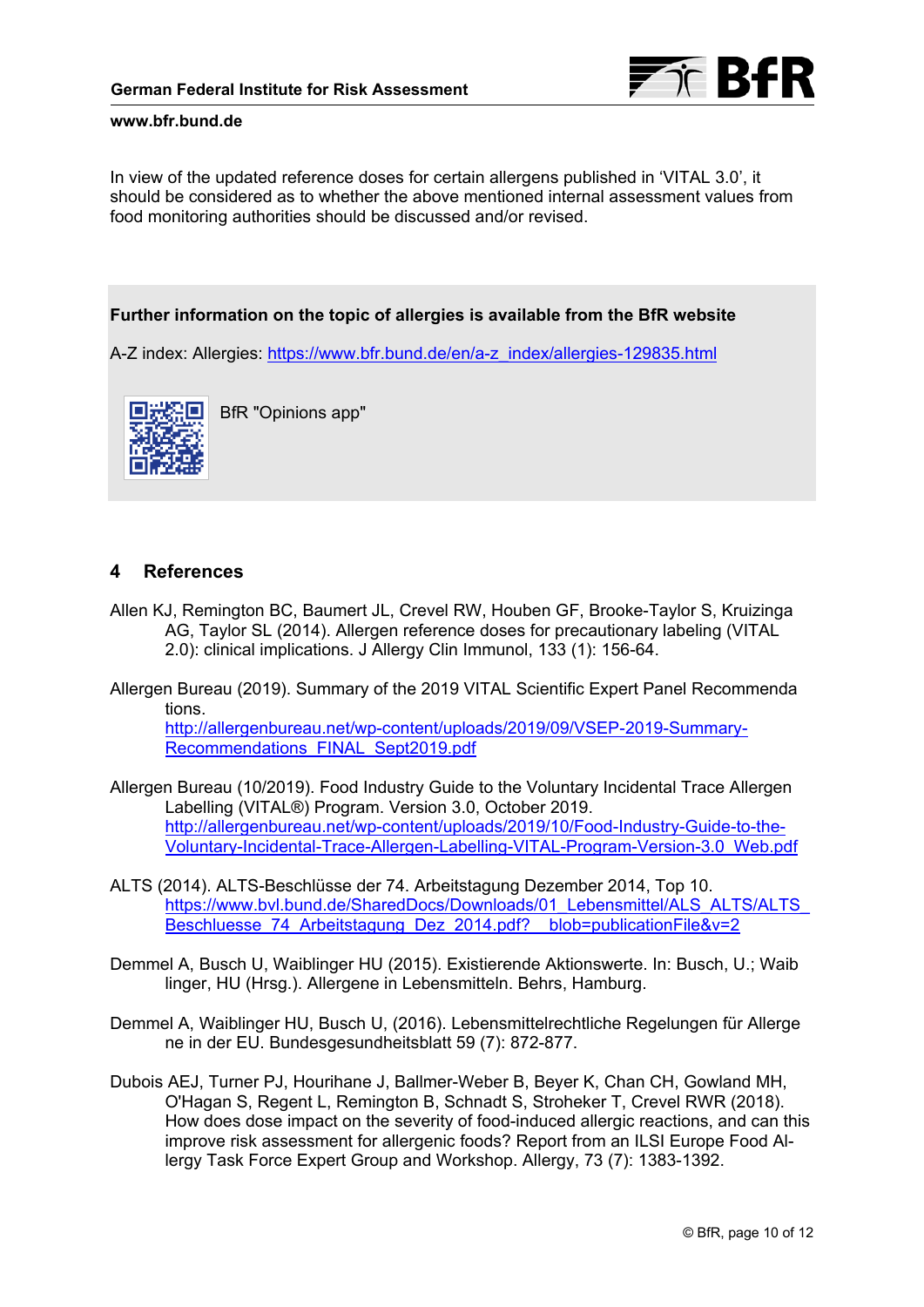

- DunnGalvin A, Roberts G, Schnadt S, Astley S, Austin M, Blom WM, Baumert J, Chan CH, Crevel RWR, Grimshaw KEC, Kruizinga AG, Regent L, Taylor S, Walker M, Mills ENC (2019). Evidence-based approaches to the application of precautionary allergen labelling: Report from two iFAAM workshops. Clin Exp Allergy, 49 (9): 1191-1200.
- DunnGalvin A, Roberts G, Regent L, Austin M, Kenna F, Schnadt S, Sanchez-Sanz A, Her nandez P, Hjorth B, Fernandez-Rivas M, Taylor S, Baumert J, Sheikh A, Astley S, Crevel R, Mills C (2019). Understanding how consumers with food allergies make decisions based on precautionary labelling. Clin Exp Allergy, 49 (11): 1446-1454.
- FSAI (2019). Food Safety Authority of Ireland: Report of the Scientific Committee of the Food Safety Authority of Ireland - Information required for the risk assessment of undeclared food allergens in Ireland. 2019, Dublin, Ireland.
- Graham F, Eigenmann PA (2018). Clinical implications of food allergen thresholds. Clin Exp Allergy. 48: 632-640.
- Manning L, Soon JM (2017). An alternative allergen risk management approach. Crit Rev Food Sci Nutr, 57 (18): 3873-3886.
- Roberts G (2019). The uncertainties and anxieties around food allergy. Clin Exp Allergy, 49 (11): 1388-1389.
- Soon JM, Manning L (2017). "May contain" Allergen statements: Facilitating or frustrating consumers? J Consum Policy, 40: 447-472.
- Taylor SL, Baumert JL, Kruizinga AG, Remington BC, Crevel RW, Brooke-Taylor S, Allen KJ; Allergen Bureau of Australia & New Zealand, Houben G (2014). Establishment of Reference Doses for residues of allergenic foods: Report of the VITAL Expert Panel. Food Chem Toxicol, 63:9-17.
- Westerhout J, Baumert JL, Blom WM, Allen KJ, Ballmer-Weber B, Crevel RWR, Dubois AEJ, Fernández-Rivas M, Greenhawt MJ, Hourihane JO, Koplin JJ, Kruizinga AG, Le TM, Sampson HA, Shreffler WG, Turner PJ, Taylor SL, Houben GF, Remington BC (2019). Deriving individual threshold doses from clinical food challenge data for population risk assessment of food allergens. J Allergy Clin Immunol, 144 (5): 1290-1309.
- Wheeler MW, Westerhout J, Baumert JL, Remington BC (2019). Bayesian Stacked Paramet ric Survival with Frailty Components and Interval Censored Failure Times. August 2019.<http://arxiv.org/abs/1908.11334>
- VITAL Science (2019). What is the VITAL science? <http://allergenbureau.net/vital/vital-science/>
- Yeung J, Robert MC (2018). Challenges and Path Forward on Mandatory Allergen Labeling and Voluntary Precautionary Allergen Labeling for a Global Company. J AOAC Int, 101 (1): 70-76.
- Zurzolo GA, Peters RL, Koplin JJ, de Courten M, Mathai ML, Tye‐Din JA, Tang MLK, Camp bell DE, Ponsonby AL, Prescott SL, Gurrin L, Dharmage SC, Allen KJ (2017). The practice and perception of precautionary allergen labelling by the Australasian food manufacturing industry. Clin Exp Allergy, 47: 961-968.